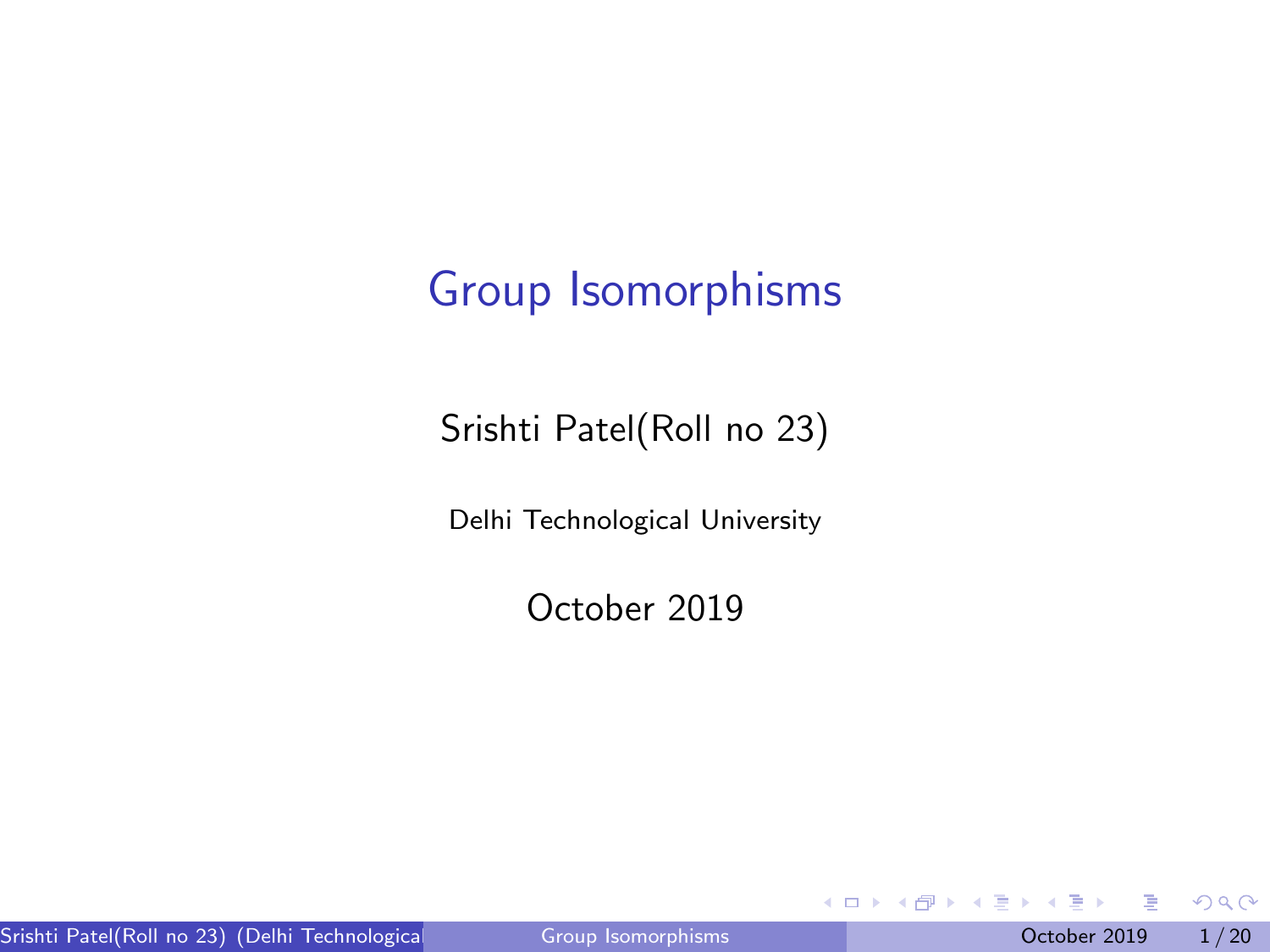### Definition

An isomorphism  $\Phi$  from a group G to a group G' is one-one , onto mapping that preseves the group operation,i.e  $\Phi(xy) = \Phi(x) \cdot \Phi(y)$ 

Notation: If G is isomorphic to G' then we denote it by  $G \cong G'$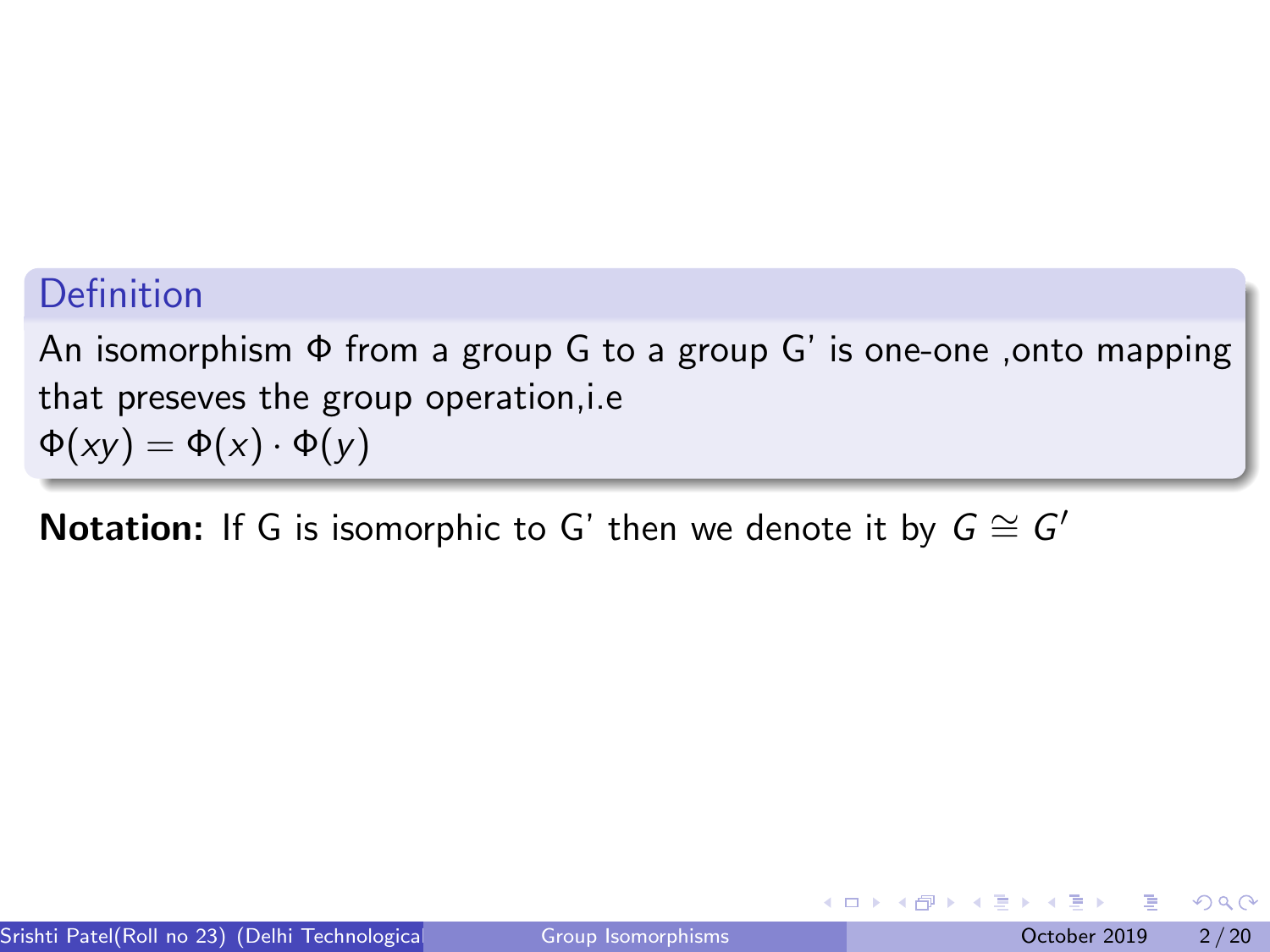### Examples of Isomorphisms I

- $\bullet\hskip2pt$  <code>Let  $G=(\mathbb{R},+)$  and  $G'=(\mathbb{R}^+,\cdot)$  be two groups then  $\Phi:G\to G'$  as</code>  $\Phi(x) = 2^x$  is an isomorphism  $\bullet$   $\Phi$  is one-one -Let  $\Phi(x) = \Phi(y) \Rightarrow 2^x = 2^y \Rightarrow 2^{x-y} = 1 \Rightarrow x - y = 0 \Rightarrow x = y$  $\bullet$   $\Phi$  is onto -Let  $y \in \mathbb{R}^+$ , then  $\exists x = \log_2 y$  such that  $\Phi(x) = 2^x = 2^{\log_2 y} = y$ therefore, Φ is onto  $\bullet$   $\Phi$  is homomorphism -
	- $\Phi(x + y) = 2^{x+y} = 2^x \cdot 2^y = \Phi(x)\Phi(y)$

therefore Φ is an isomorphism.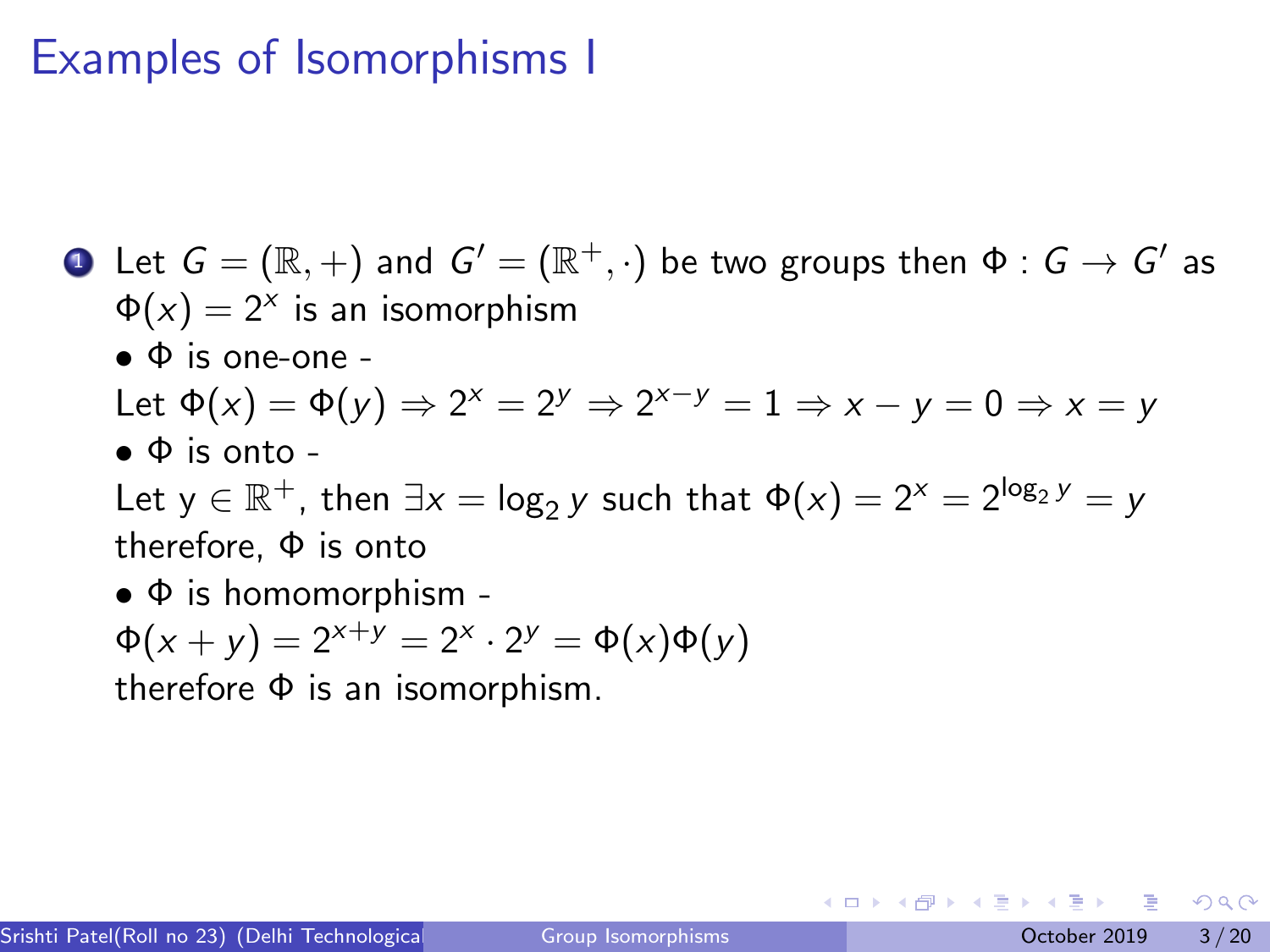### Examples of Isomorphisms II

\n- \n**2** Let 
$$
G = SL(2\mathbb{R})
$$
 Define  $\Phi : G \to G$  as  $\Phi(A) = MAM^{-1} \forall A \in G$  where M is a fixed  $2 \times 2$  matrix in  $SL(2, \mathbb{R})$ , then  $\Phi$  is an isomorphism.\n
\n- \n**6**  $\phi$  is one one.\n
\n- \n**7** Let  $\phi(A) = \phi(B) \Rightarrow MAM^{-1} = MBM^{-1} \Rightarrow A = B$  (by pre and post multiplying by  $M^{-1}$  and  $M^1$  respectively).\n
\n- \n**8**  $\phi$  is onto - Let  $A \in G$ . Then  $\exists M^{-1}AM \in G$  such that  $\Phi(M^{-1}AM) = M(M^{-1}AM)M^{-1} = A$ .\n
\n- \n**9**  $\phi$  is homomorphism.\n
\n- \n**10**  $\phi(A,B) = MABM^{-1} = (MAM^{-1})MBM^{-1} = \Phi(A).\Phi(B)$ .\n
\n- \n**21** The reference  $\Phi$  is an isomorphism called the conjugation by M.\n
\n

Ξ

 $299$ 

イロト イ御 トイミトイ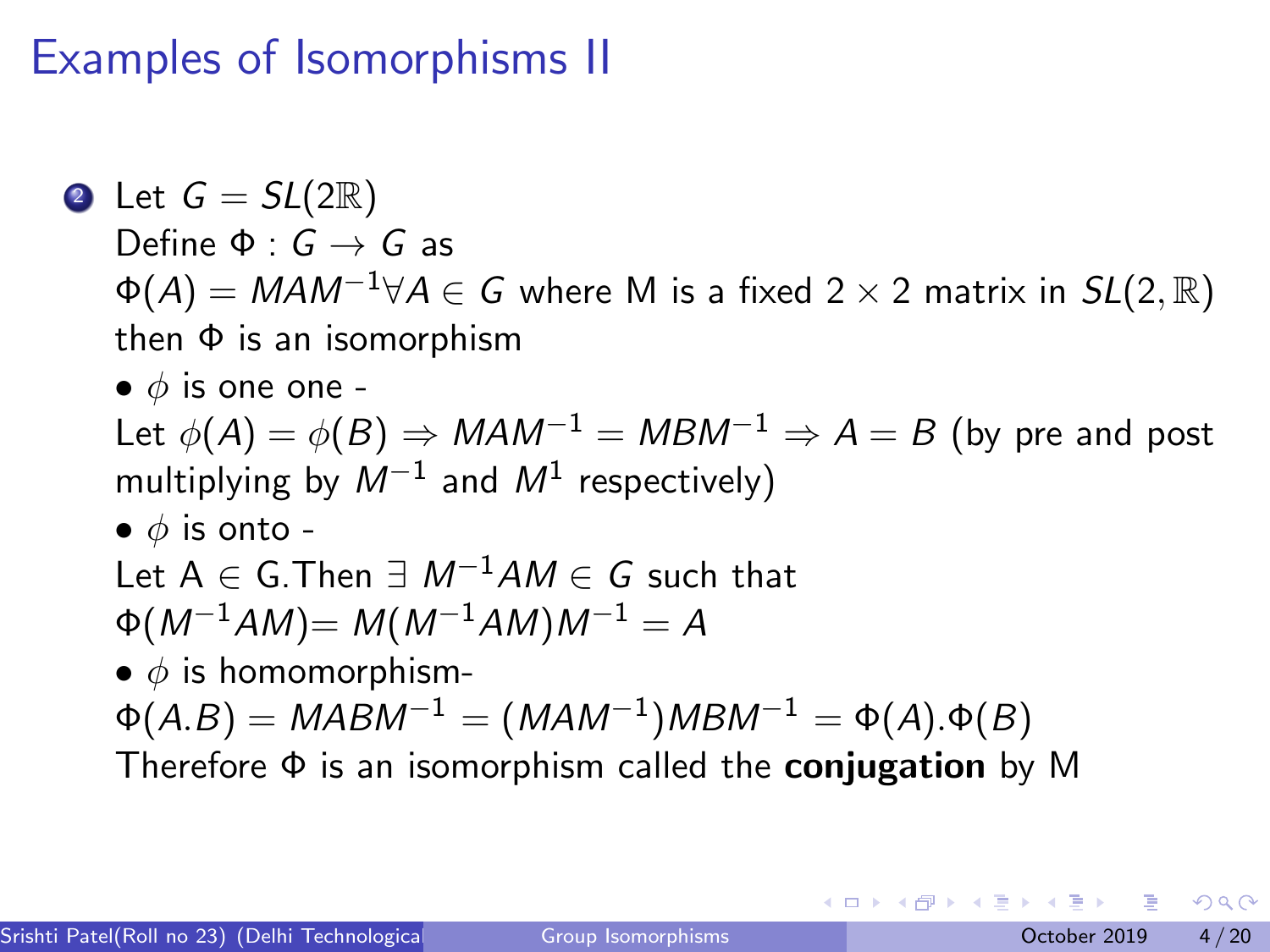### Examples of Isomorphisms III

**3** Let  $G = \{1, \omega, \omega^2\}$ , the group of cube roots of unity and  $G' = \{R_0, R_1, R_2\}$  the group of rotations in the plane through  $0^{\circ}, 120^{\circ}$ and 240<sup>°</sup> respectively. The mapping  $\theta:G\to G'$  given by  $\theta(1)=R_0$  ,  $\theta(\omega)=R_1$  and  $\theta(\omega^2)=R_2$  defines an isomorphism of G onto G'.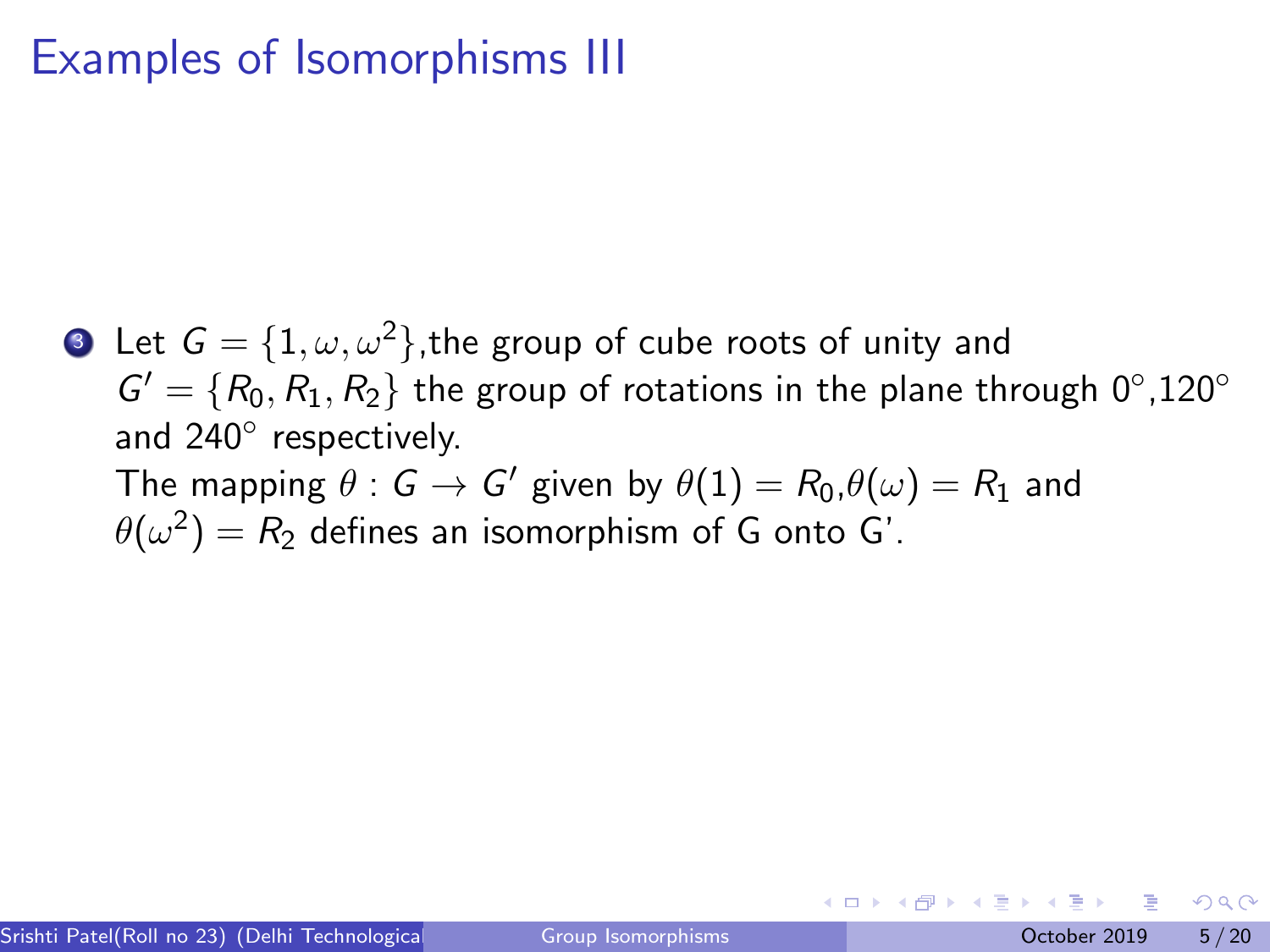### Properties of isomorphism I

Let  $\theta:G\to G'$  be an isomorphism of G onto G'.Let e and e' be the identity elements of G and G' respectively.Then

\n- \n
$$
\theta(e) = e'
$$
\n **proof:**\n Let  $\theta(e) = a' \in G'$ . Then  $a' = \theta(e) = \theta(e, e) = \theta(e) \cdot \theta(e) = a' \cdot a'$ . Thus  $a'a' = a' = a'e'$ , by left cancellation law  $a' = e'$ . Hence  $\theta(e) = e'$
\n- \n $\theta(a^{-1}) = \{\theta(a)\}^{-1}$  for all  $a \in G$ \n **proof:**\n $\theta(a^{-1}) \cdot \theta(a) = \theta(a^{-1} \cdot a) = \theta(e) = e'$  and  $\theta(a) \cdot \theta(a^{-1}) = \theta(a \cdot a^{-1}) = \theta(e) = e'$ . Hence by uniqueness of inverse in  $G', \theta(a^{-1})$  is the inverse of  $\theta(a)$ .\n **Remark:** in the above properties the result is valid even if  $\theta$  is one-one and homomorphism. It need not be onto.\n
\n

4 0 F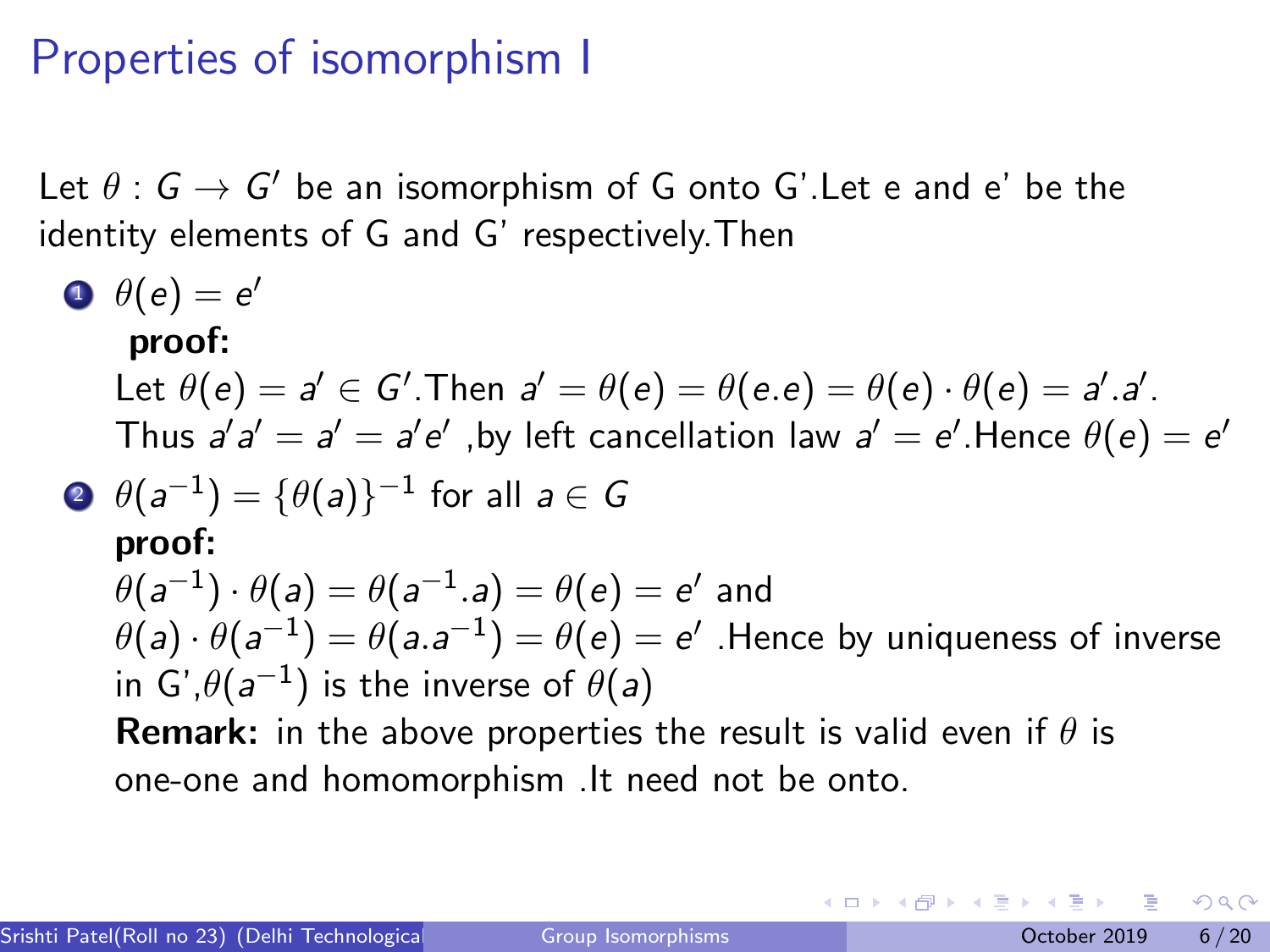Properties of isomorphism II

**①** 
$$
\forall n \in \mathbb{Z}
$$
 and  $\forall a \in G, \theta(a^n) = [\theta(a)]^n$ 

\n**Proof:**

\n**Case1:**

\nWhen n=0 then  $\theta(a^0) = \theta(e) = e'$ , also  $[\theta(a)]^n = [\theta(a)]^0 = e'$ 

\ntherefore,  $\theta(a^n) = [\theta(a)]^n$ 

\n**Case 2:**

\nWhen  $n \in \mathbb{Z}^+$ 

\n $\theta(a^n) = \theta(a \cdots a) \{ \text{ntimes} \}$ 

\n $= \theta(a) \cdot \theta(a) \cdots \theta(a) \{ \text{ntimes} \}$ 

\n $= [\theta(a)]^n$ 

\n**6.**

\n**6.**

\n**7.**

Case 3:

When  $n \in \mathbb{Z}^+$  , Let  $n = -m$ ;  $m \in \mathbb{Z}$ 

$$
\theta(a^n) = \theta(a^{-m}) = [\theta(a^{-1})]^m = [\theta(a)]^{-m}
$$

$$
= [\theta(a)]^n
$$

不自下

- → 三

 $QQ$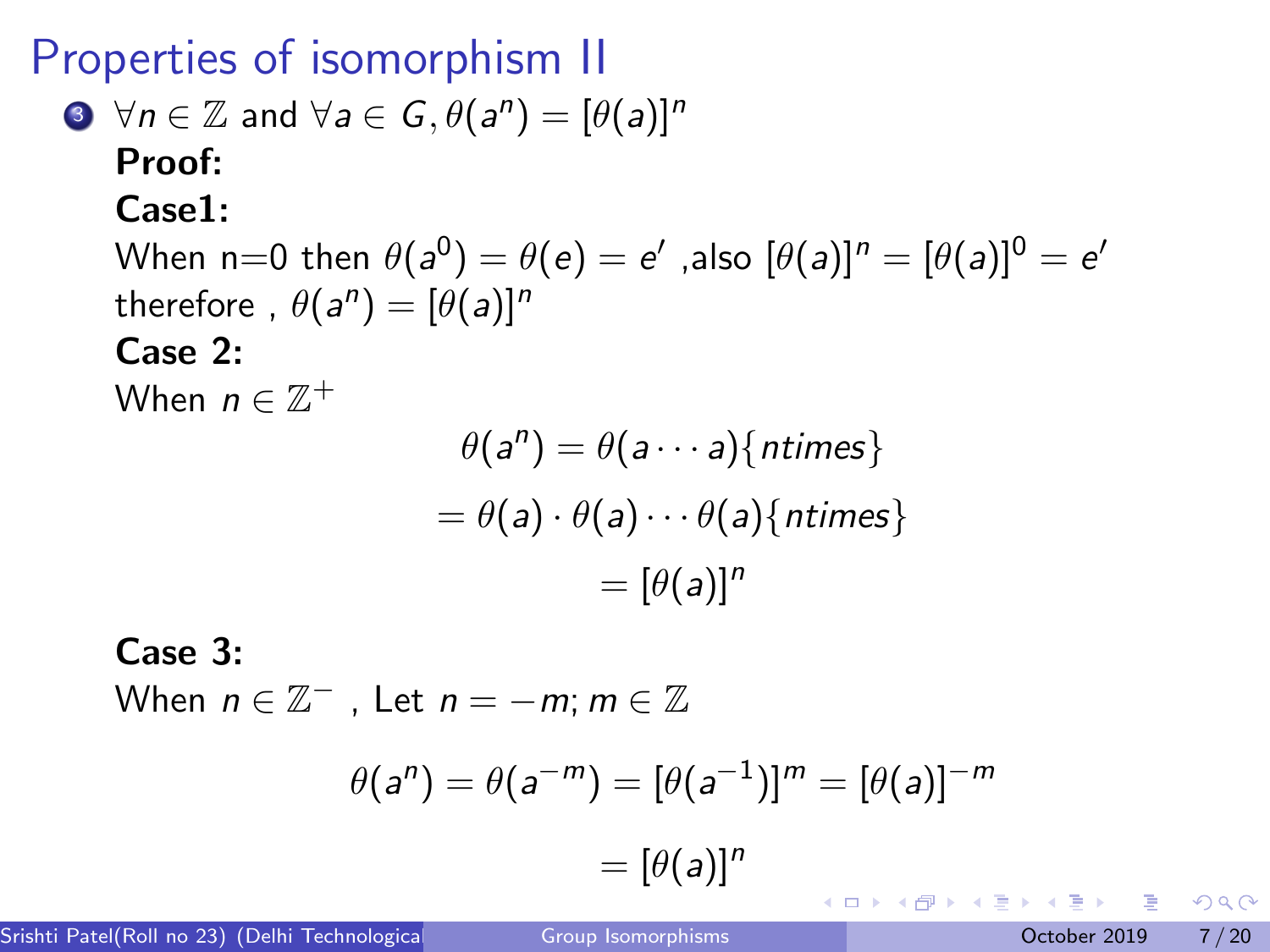# Theorems I

### Theorem

Let G and G' be isomorphic.If G is abelian ,so is G'

### Proof:

Let  $\theta:G\to G'$  be isomorphism of G onto G'.Let  $a',b'\in G'.$ Since  $\theta$  is onto ,there exists  $a \in G$  and  $b \in \overline{G}$  such that  $\theta(a) = a'$  and  $\theta(b) = b'.$ Now  $a' \cdot b' = \theta(a) \cdot \theta(b) = \theta(ab) = \theta(ba)$  (Since G is abelian)=  $\theta(b) \cdot \theta(a) = b'a'.$ Thus G' is abelian.

**Remark 1:** The above theoram is also true if  $\theta$  is an onto homomorphism. Remark 2: If G is abelian and G' is non abelian then G and G' cannot be isomorphic.

### Theorem

Any infinite cyclic group is isomorphic to Z and any finite cyclic group of order n is isomorphic to  $Z_n$ 

 $QQ$ 

イロト イ押 トメ ヨ トメ ヨ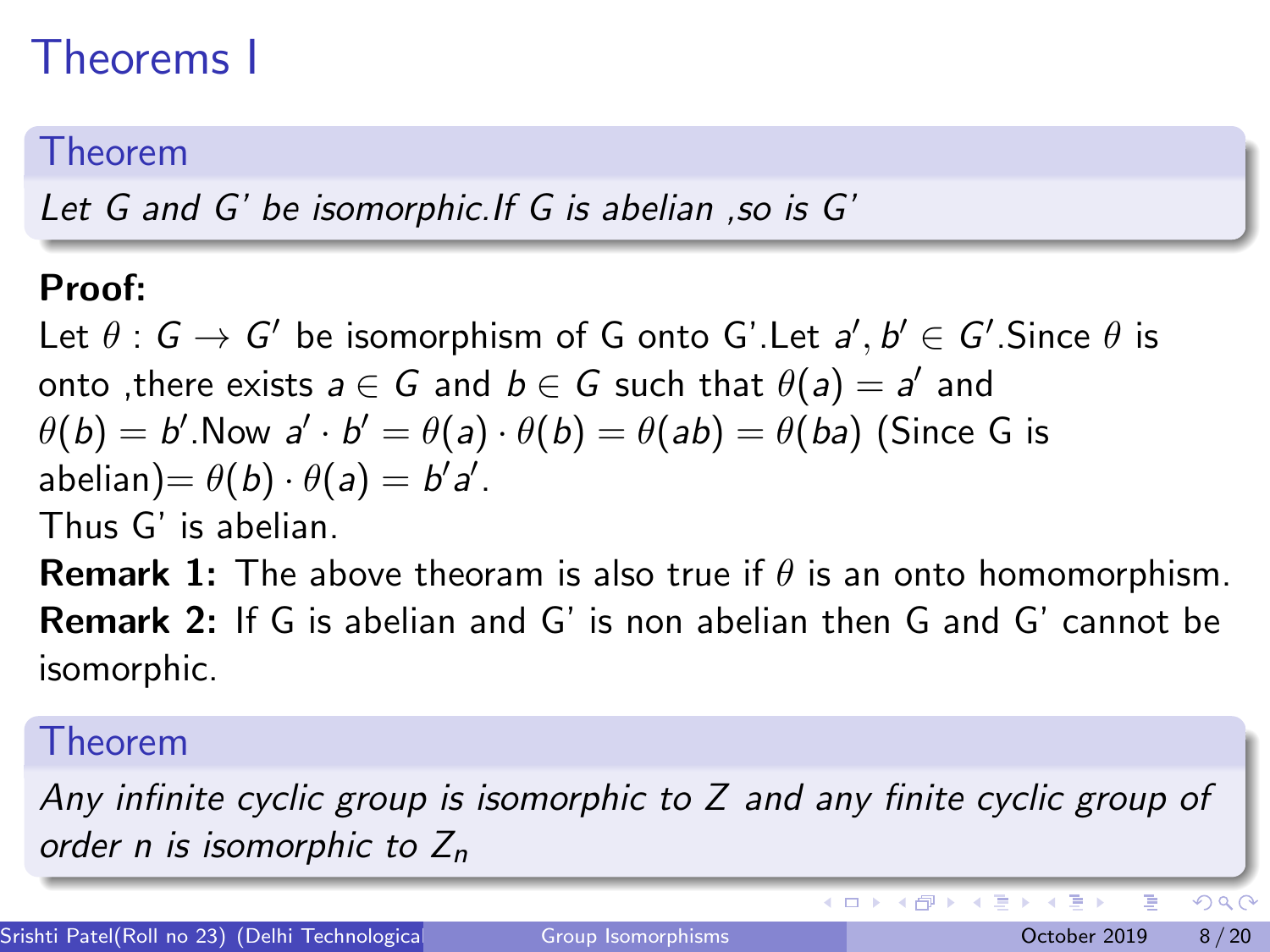## Theorems II

Proof:

**Case1:** Let  $G = \langle a \rangle$  be an infinite cyclic group. Define  $f : Z \rightarrow G$  given by  $f(n) = a^n$ 

then  $f(m+n) = a^{m+n} = a^m \cdot a^n = f(m) \cdot f(n)$ .

Therefore f is homomorphism.Since all the powers are distinct in G therefore f is one-one.By definition it is onto .

Hence  $G \cong Z$ 

**Case 2:** Let G be a finite cyclic group of order n.  $G = \langle a \rangle$  such that  $0(a)=n$ . Let  $f:Z_n\to G$  is defined by  $f(k')=a^k$  f is well defined.  $l' + m' = k' \Leftrightarrow l + m \equiv k \pmod{m}$  where  $0 \leq k \leq n - 1$  $\Leftrightarrow (l+m-k)\mid n\Leftrightarrow (l+m-k)=np\Leftrightarrow a^{l+m-np}=a^k$  $\Leftrightarrow$  a<sup>l+m</sup>.(a<sup>n</sup>)<sup>-p</sup> = a<sup>k</sup>  $\Leftrightarrow$  a<sup>l+m</sup> = a<sup>k</sup>  $f(I' + m') = f(k') = a^k = a^{l+m} = a^l.a^m = f(I').f(m')$ f is homomorphism.

 $l'\neq m' \Rightarrow l\neq m \Rightarrow a^{l}\neq a^{m} \Rightarrow f(l')\neq f(m')$ 

Therefore f is one-one. Clearly f is onto hence f is an isomorphism  $G \cong Z_n$ 

 $200$ 

イロト イ押ト イヨト イヨト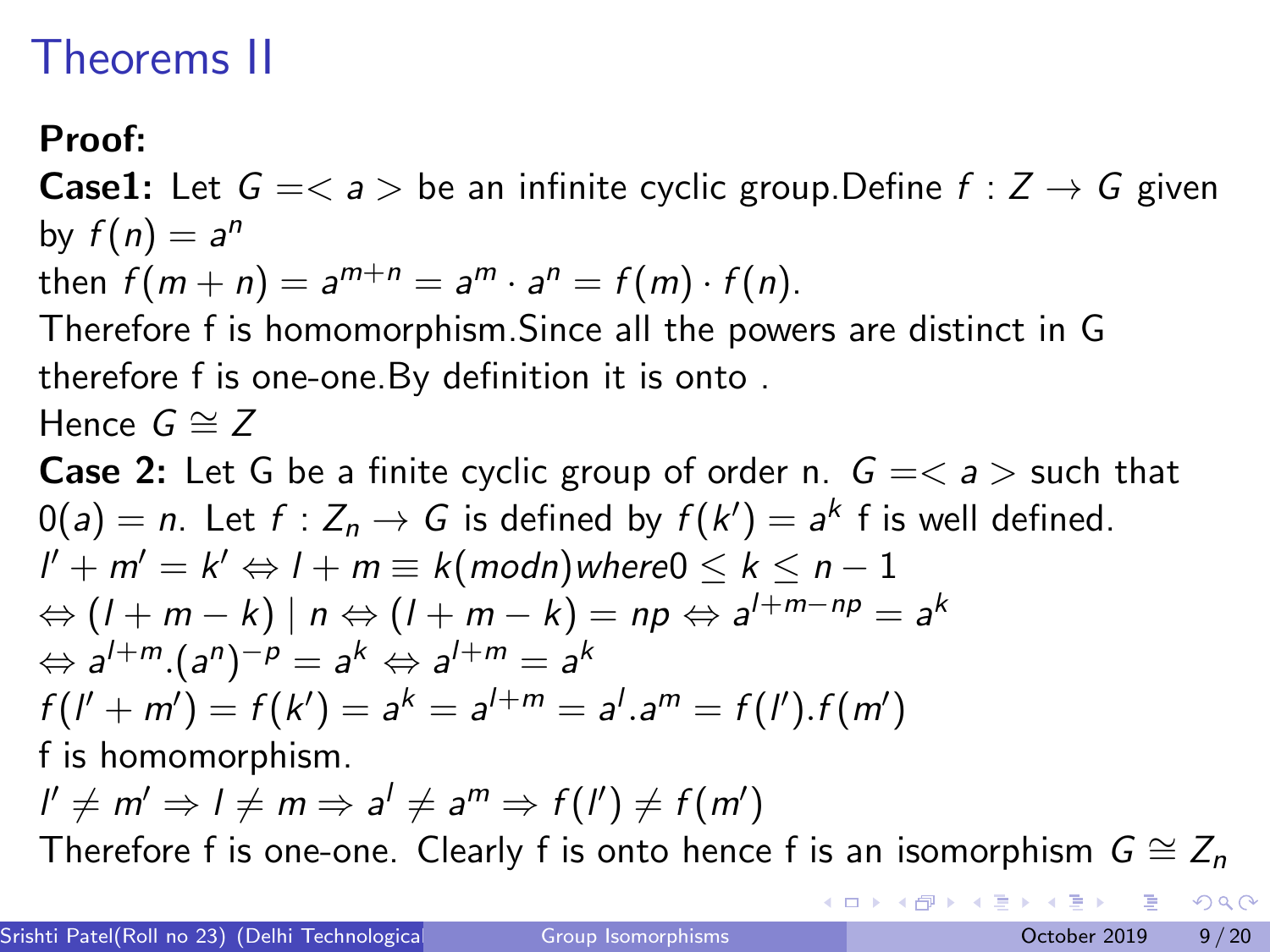# Theorems III

### Corollary1

Any two cyclic groups of the same order are isomorphic

**Proof: Case 1:** Let G and G' be finite cyclic groups of order n, then  $G \cong Z_n$  and  $G' \cong Z_n$  (by the above theorem)therefore,  $G \cong G'$ Case 2: Let G and G' be infinite cyclic groups.By previous theorem  $G \cong Z$  and  $G' \cong Z$  therefore,  $G \cong G'$ 

### Remark

For each prime p,there exists only one group(upto isomorphism) of order p i.e the cyclic group of order p

つへへ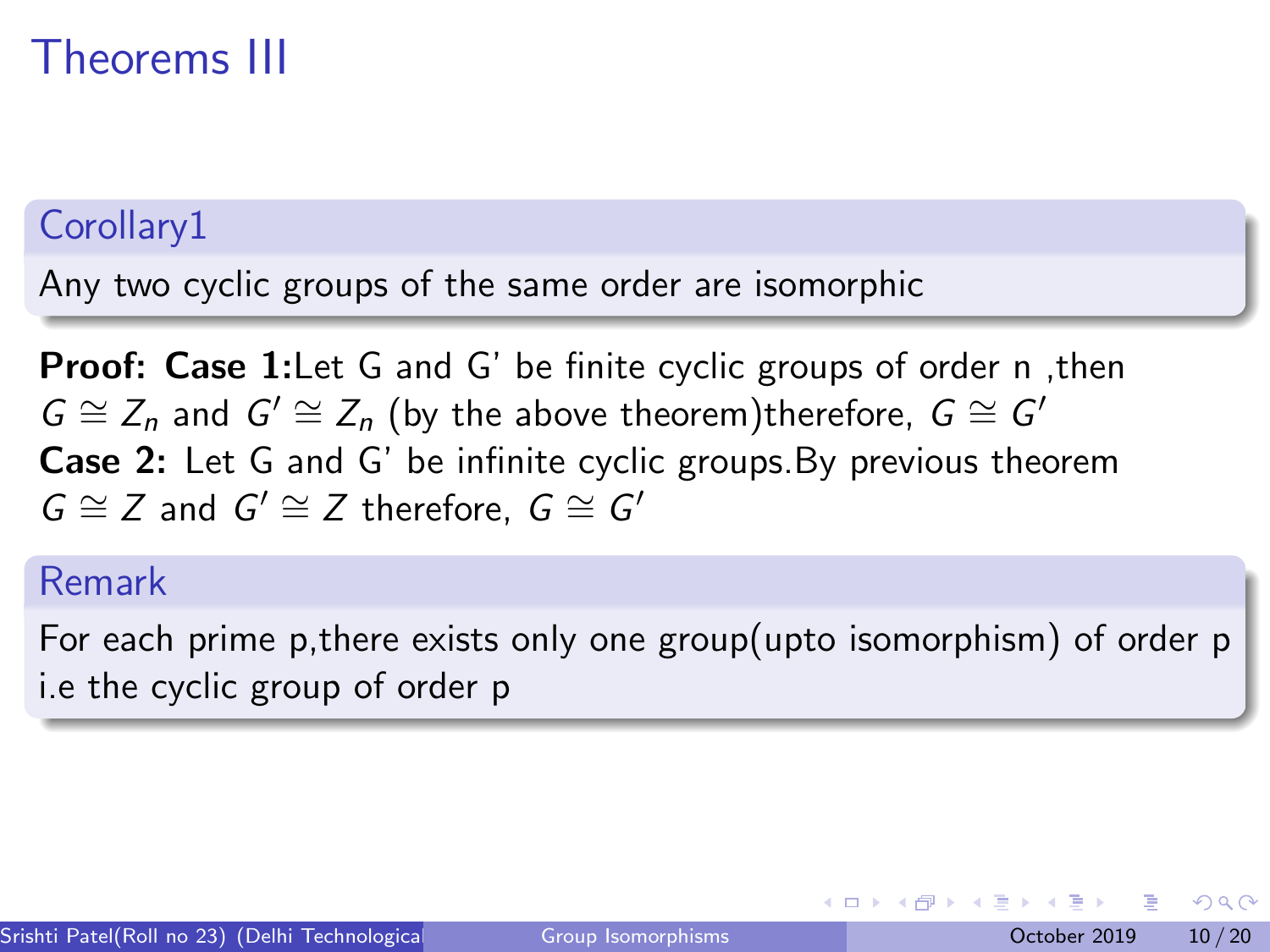## First theorem of Isomorphism

#### Theorem

#### Let  $f: G \to G'$  be a homomorphism of G onto G'and kernel of f is K then • K is normal in G  $\bullet \frac{G}{K}$  $\frac{G}{K} \cong G'$

**Proof:** Let  $f' : \frac{G}{K} \to G'$  be defined as  $f'(aK) = f(a)$  for  $a \in G$ Let  $a{\sf K}=b{\sf K} \Leftrightarrow a^{-1}b\in{\sf K} \Leftrightarrow f(a^{-1}b)=e'\Leftrightarrow f(a^{-1})\cdot f(b)=e'$  $\Leftrightarrow f(a^{-1})\cdot f(b)=e'\Leftrightarrow f(a)=f(b)\Leftrightarrow f'(aK)=f'(bK)$ Therefore f is well defined and one-one Since f is onto hence f' is also onto  $f'(aKbK) = f'(abK) = f(ab) = f(a).(b) = f'(aK).f'(bK)$ Therefore f' is homomorphism and since f' is one-one and onto as well hence f is isomorphism

$$
\frac{G}{K}\cong G'
$$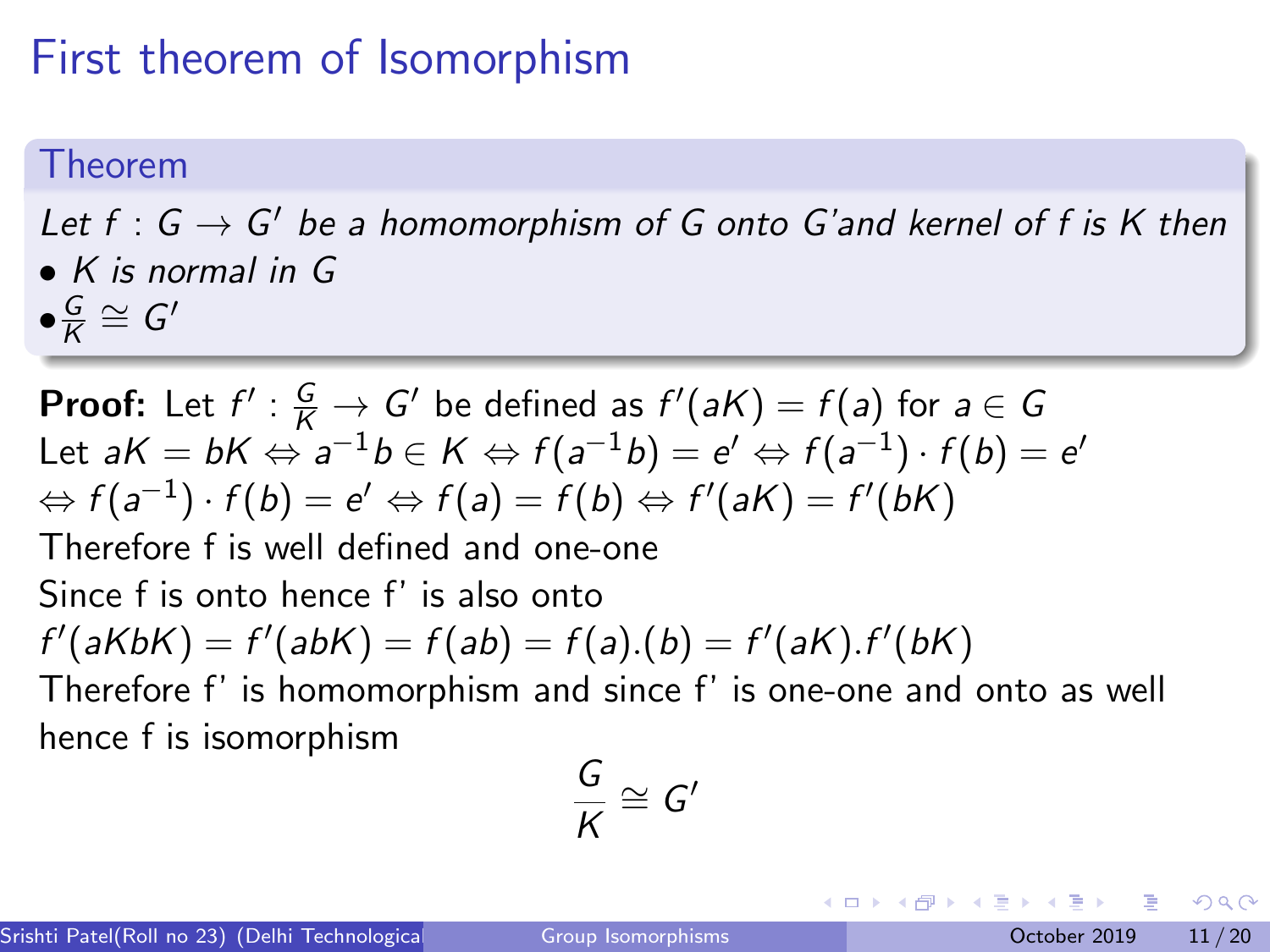#### <span id="page-11-0"></span>Lemma

Let  $f: G \to G'$  be a homomorphism then,

- if  $H < G$  ,then  $f(H) = H' < G'$
- if H is normal in G anf f is onto then H' is normal in G'

$$
\bullet \text{ if } H' < G' \Rightarrow f^{-1}(H') = H < G
$$

• if H' is normal in  $G' \Rightarrow H$  is normal in G , further if f is onto then G  $\frac{G}{H} \cong \frac{G'}{H'}$  $\overline{H}$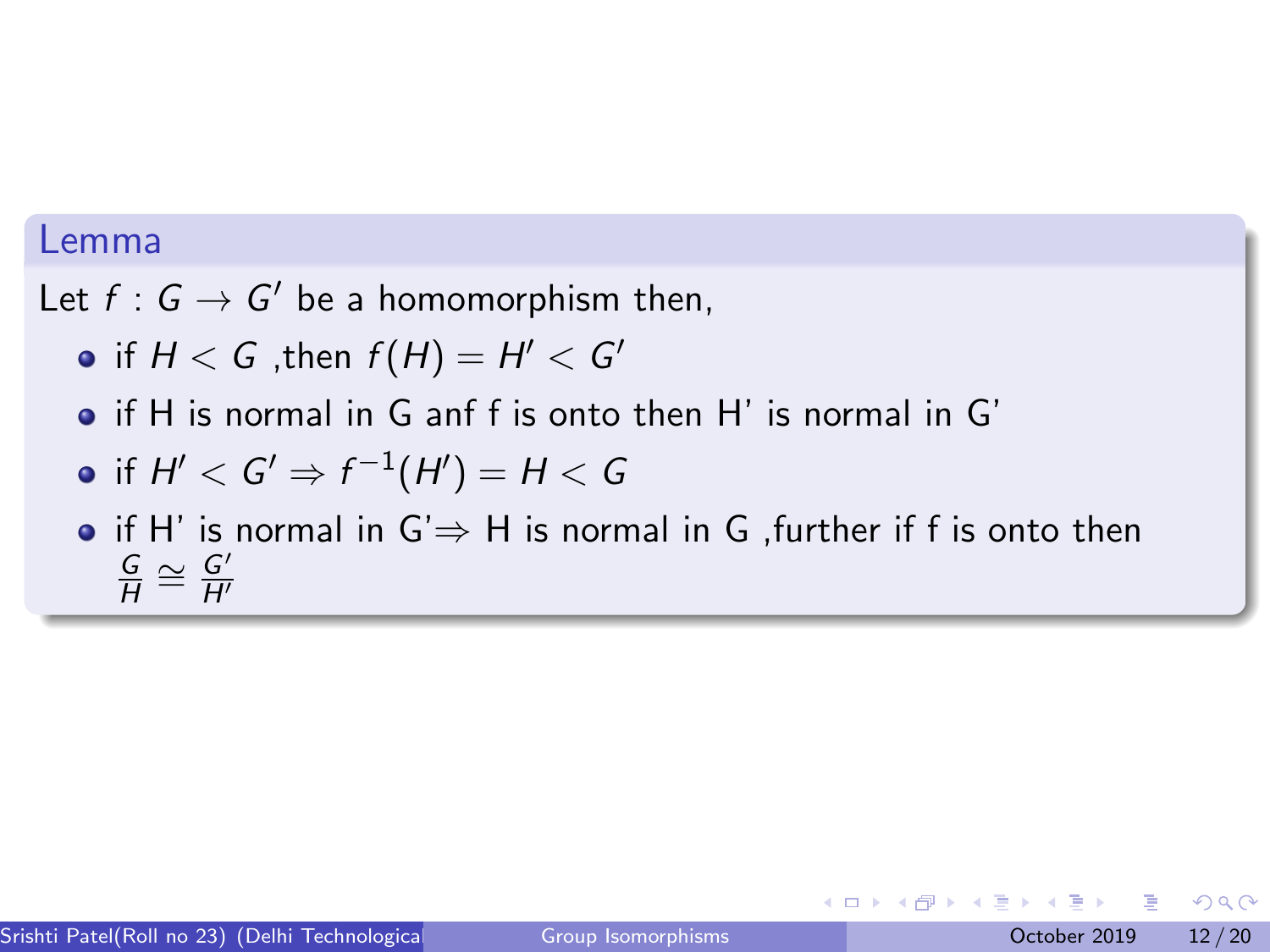# <span id="page-12-0"></span>Second Theorem of Isomorphism

#### Theorem

Let H and K be normal in G such that  $K\subset H$  then

H  $\frac{H}{K} \triangleleft \frac{G}{K}$ K G/K  $\frac{\mathsf{G/K}}{\mathsf{H/K}}\cong\frac{\mathsf{G}}{\mathsf{H}}$ H

**Proof:** Consider the projection map

$$
p:G\to \frac{G}{K}=G'
$$

by  $p(a) = aK$  where  $a \in G$ . Since H is normal in G ,  $p(H) = \frac{H}{K} = H'$ Consider

$$
G/K = \{aK | a \in G\}
$$

$$
H/K = \{aK | a \in H\}
$$

$$
H' \triangleleft G'
$$

also from previous lemma, we have  $\frac{G'}{H'}\cong \frac{G}{H}$  $\frac{G}{H}$  $\frac{G}{H}$  $\frac{G}{H}$  that [is](#page-11-0)  $\frac{G/K}{H/K} \cong \frac{G}{H}$  $\frac{G/K}{H/K} \cong \frac{G}{H}$  $\frac{G/K}{H/K} \cong \frac{G}{H}$  $\frac{G/K}{H/K} \cong \frac{G}{H}$ [H](#page-0-0)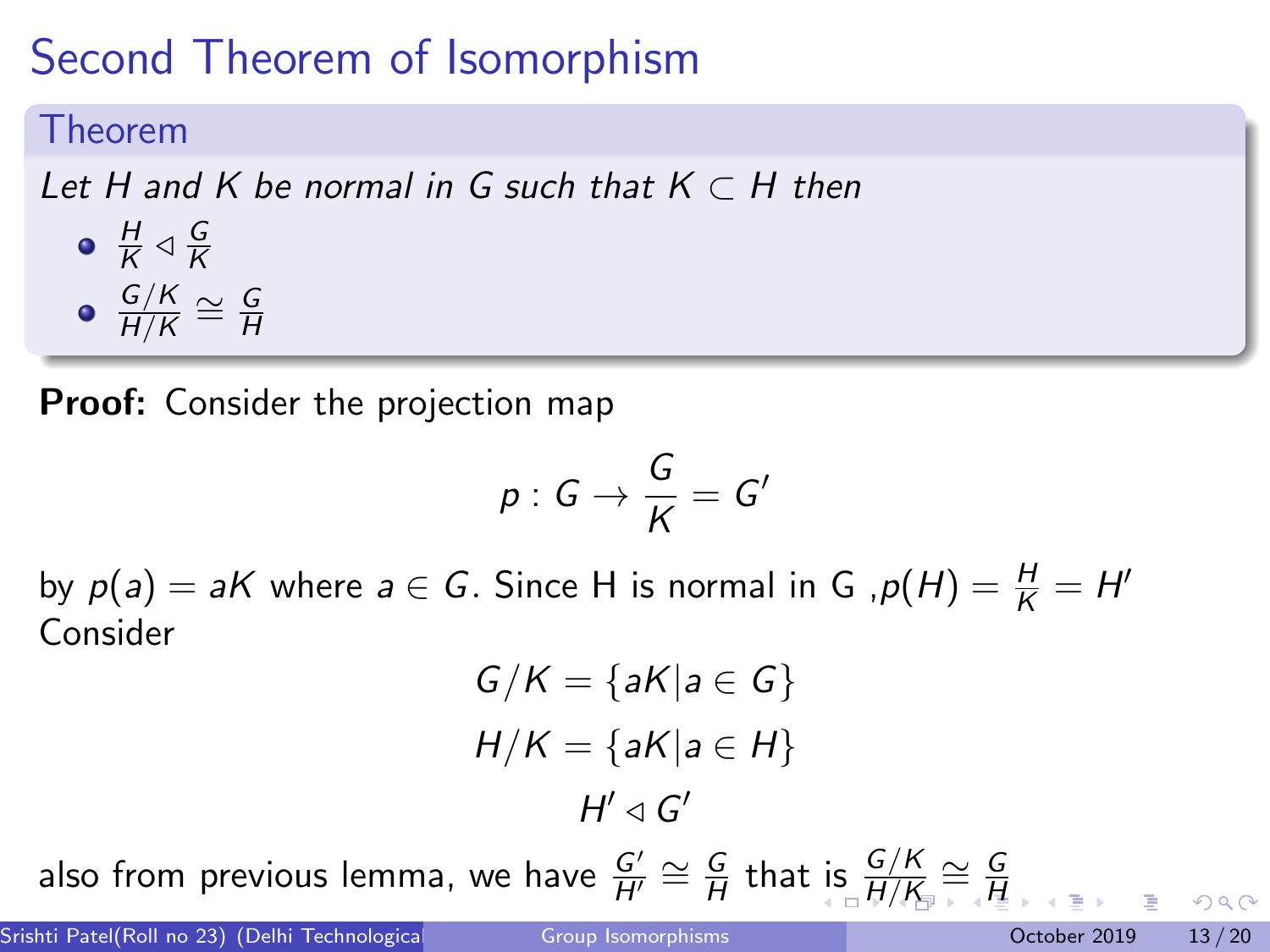# <span id="page-13-0"></span>Third theorem of Isomorphism I

#### Theorem

Let  $H, K < G$  with K is normal in G

- $\bullet$  H  $\cap$  K is normal in H
- $\frac{H}{H\cap K} \cong \frac{HK}{K}$ K

**Proof:** Since K is normal in G and  $K \leq G$  therefore HK is a subgroup of  $G \Rightarrow HK = KH$ .

As K is normal in G and  $\mathit{HK} \leq \mathit{G}$  thus K is normal in  $\mathsf{HK} \Rightarrow \frac{\mathit{HK}}{\mathit{K}}$  well defined.

Also  $H \cap K$  is normal in H.

Let  $x \in H \cap K$ 

 $\Rightarrow$  x ∈ Hand x ∈ K, since h ∈ H therefore hxh<sup>-1</sup> ∈ H

also since K is normal in G and  $x \in K$  therefore  $hxh^{-1} \in K$  and hence  $hxh^{-1} \in H \cap K$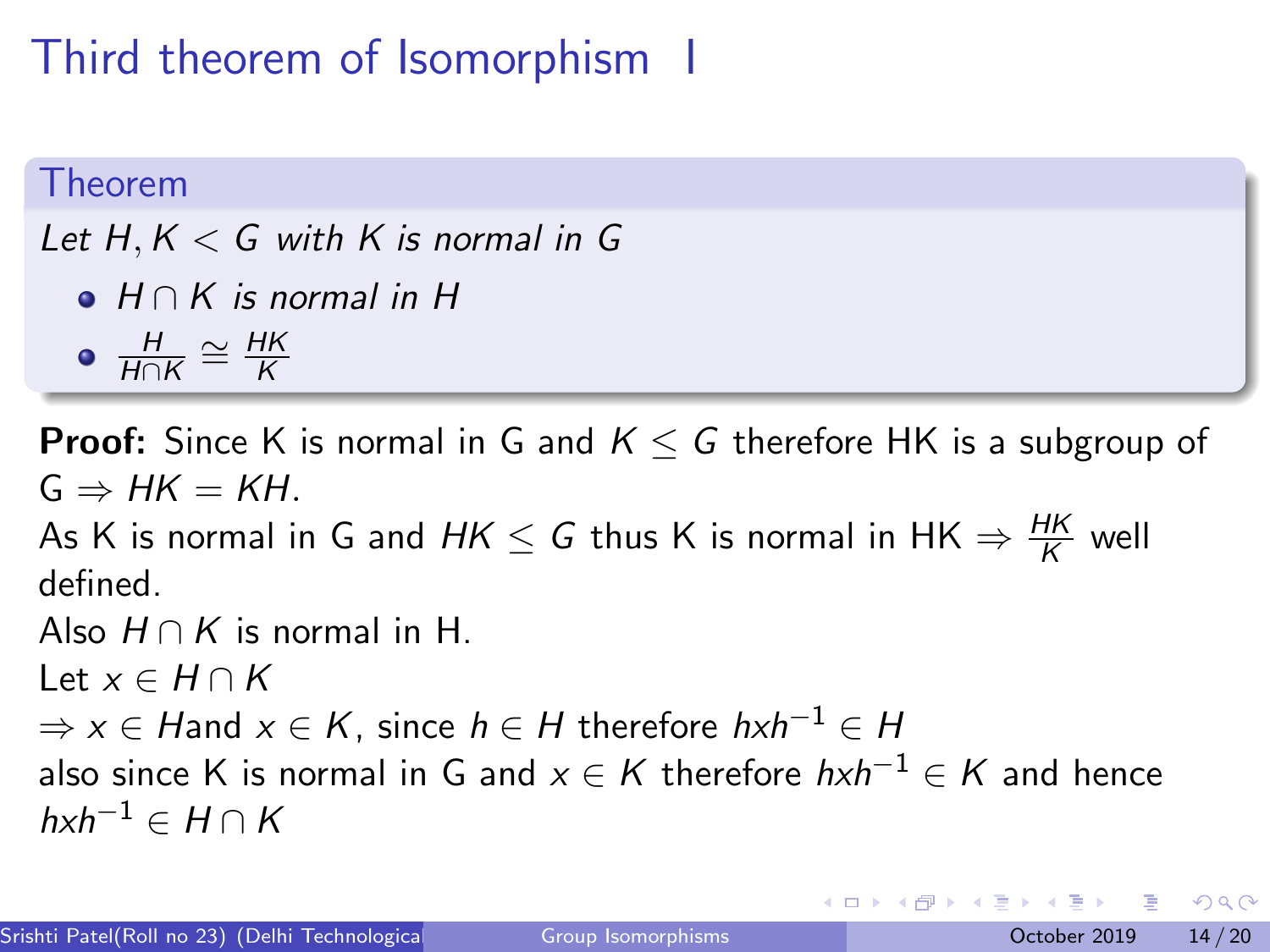## Third theorem of Isomorphism II

define 
$$
f: H \to \frac{HK}{K}
$$
 by  
\n
$$
f(a) = aK
$$
\nthen  $xK \in \frac{HK}{K}$  then  $xK = (hk)K = hK = f(H)$  (for some  $h \in H$  and  $k \in K$ )

Therefore f is onto

$$
f(ab) = abK = aK.bK = f(a).f(b)
$$

f is a homomorphism  $Kerf = \{a \in H | f(a) = K\} = \{a \in H | aK = K\}$  $=\{a \in H | a \in K\} = H \cap K$ From first isomorphism theorem we have

$$
\frac{H}{H \cap K} \cong \frac{HK}{K}
$$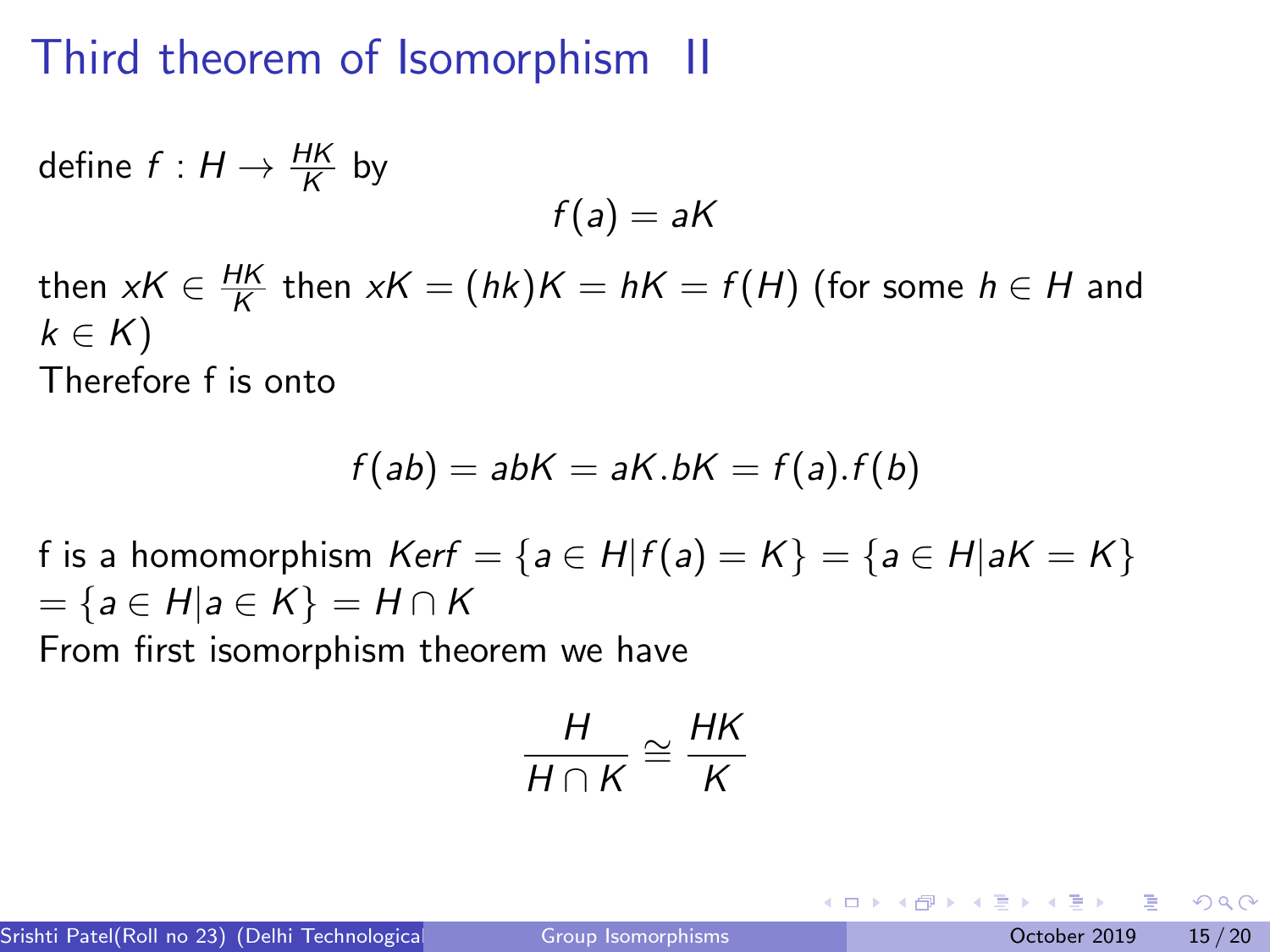# Questions I

### Question 1

Show that  $< Q, +>$  cannot be isomorphic to  $< Q^*, \cdot>$  where  $Q^* = Q - \{0\}$ 

**Solution:** Suppose f is an isomorphism from Q to  $Q^*$ . Then  $2 \in Q^*$  , f is onto therefore,  $\exists \alpha \in <\mathcal{Q}^*$  > .s.t.  $f(\alpha) = 2$ 

$$
\Rightarrow f(\frac{\alpha}{2} + \frac{\alpha}{2}) = 2
$$

$$
\Rightarrow f(\frac{\alpha}{2}).f(\frac{\alpha}{2}) = 2
$$

 $\Rightarrow$   $x^2 = 2$  where  $x = f(\frac{\alpha}{2})$  $\frac{\alpha}{2}) \in \mathsf{Q}^*$ 

But that is a contradiction as there is no rational number  $x$  such that  $x^2=2.$ Hence the result follows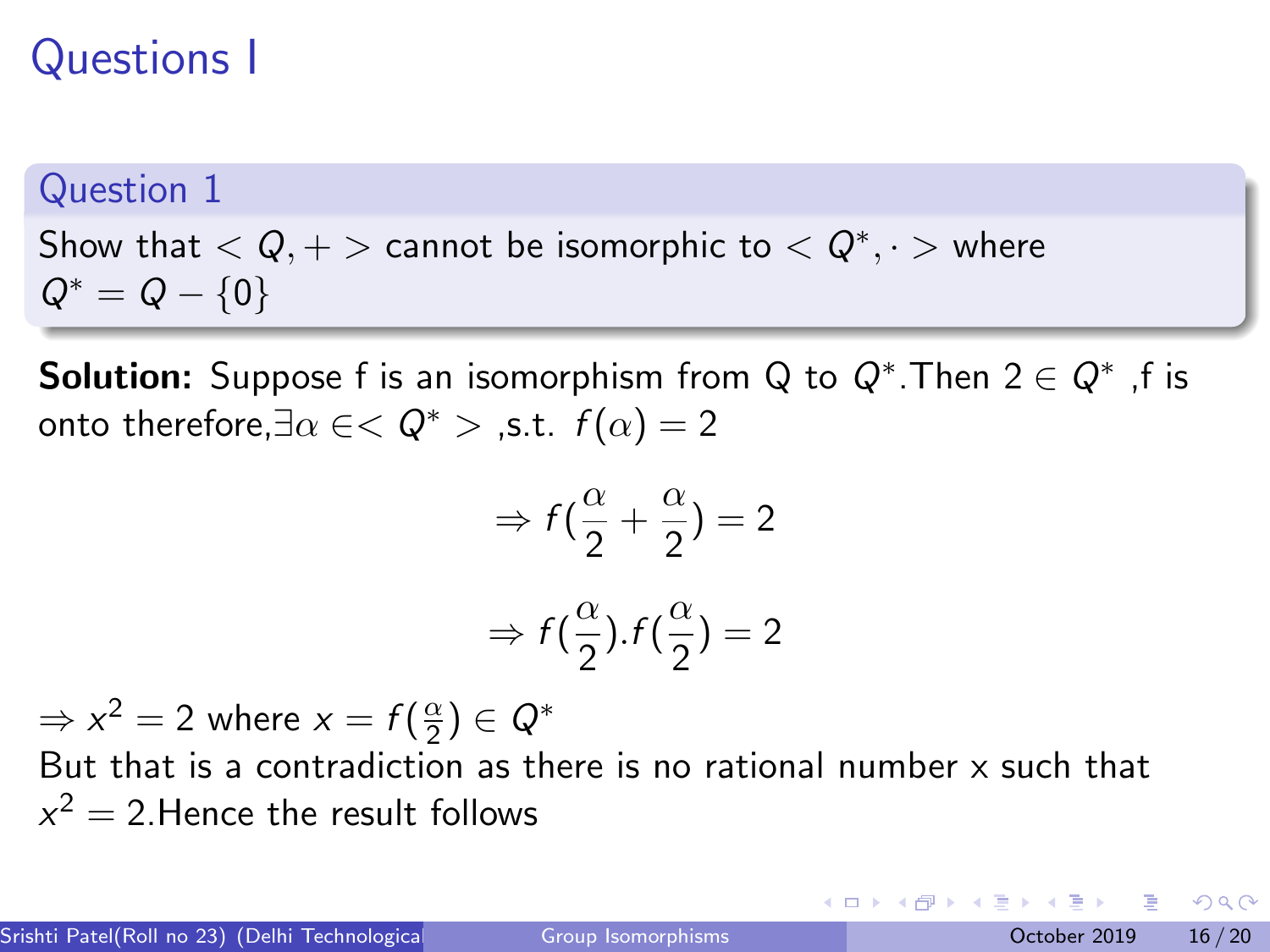# Questions II

### Question 2

Show that any finite cyclic group of order n is isomorphic to the quotient group  $\frac{\mathbb{Z}}{N}$  where  $<\mathbb{Z},+>$  is a group of integers and  $N=<$   $n>$ 

**Solution:** Let  $G =$  be of order n Define  $f : \mathbb{Z} \to G$  s.t.  $f(m) = a^m$  then f is clearly well defined and onto map. Since  $f(m+k) = a^{m+k} = a^m.a^k = f(m).f(k)$ f is a homomorphism and therefore by First theorem of Isomorphism,  $G \cong \frac{\mathbb{Z}}{ker}$ kerf We show ker  $f=N=$ Now  $m \in$  Ker  $f = N = < n$ 

$$
\Leftrightarrow f(m)=e
$$

$$
\Leftrightarrow a^m=e
$$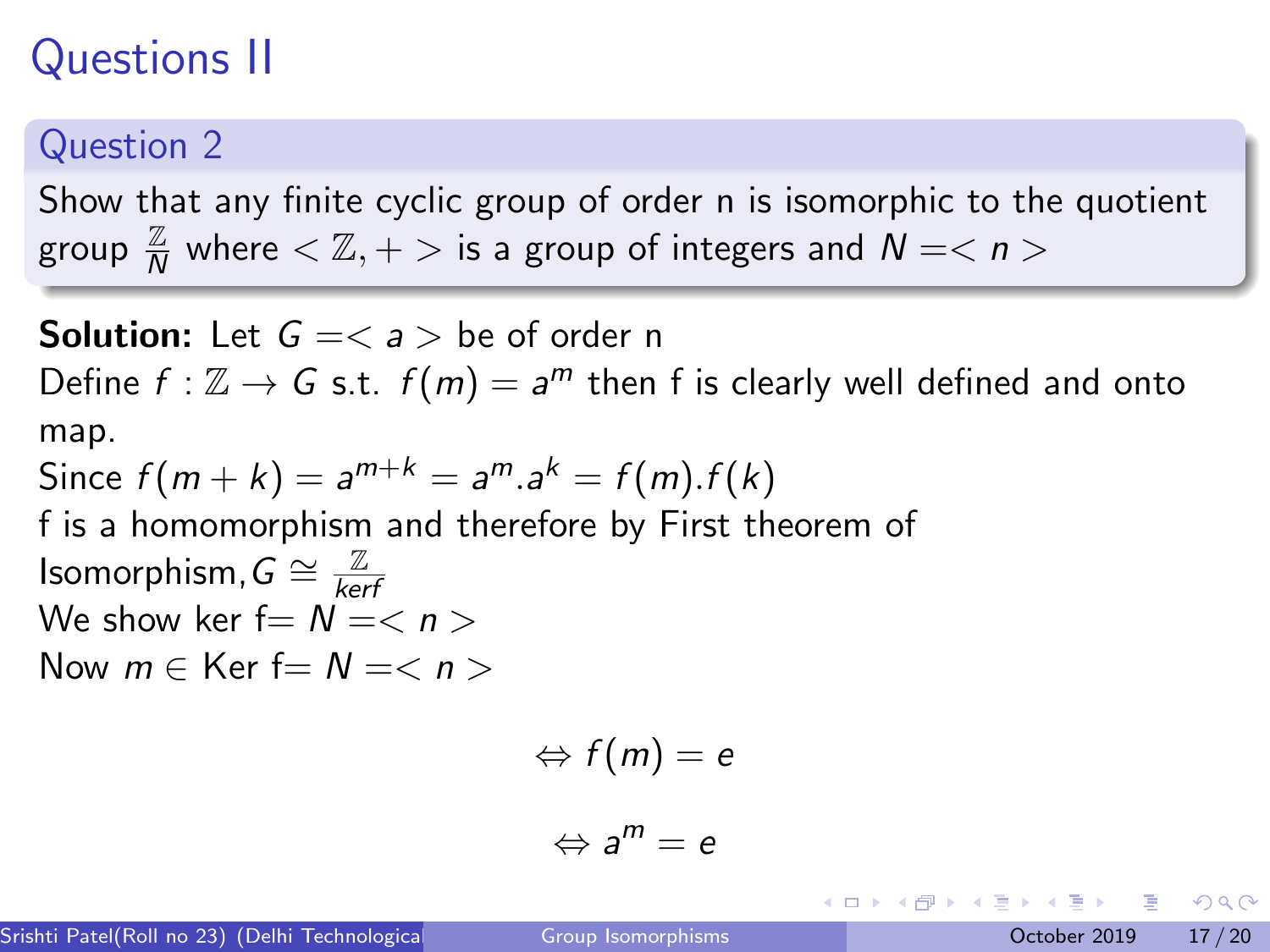Questions III

 $\Leftrightarrow$  O(a)|m ⇔ n|m

 $\Leftrightarrow$  m  $\in$  < n >

Hence  $G \cong \frac{\mathbb{Z}}{2n}$  $\langle n \rangle$ 

### Question 3

If G is the additive group of reals and N is the subgroup of G consisting of integers ,prove that  $\frac{G}{N}$  is isomorphic to the group H of all complex numbers of absolute value under multiplication.

#### Solution: Define a map

 $f(\alpha) = e^{2\pi i \alpha}$  $|e^{2\pi i\alpha}| = |\cos 2\pi\alpha + i\sin 2\pi\alpha| = \sqrt{\cos^2(2\pi\alpha) + \sin^2(2\pi\alpha)} = 1$ We show f is onto Let  $h \in H$  be any element then  $h = a + ib$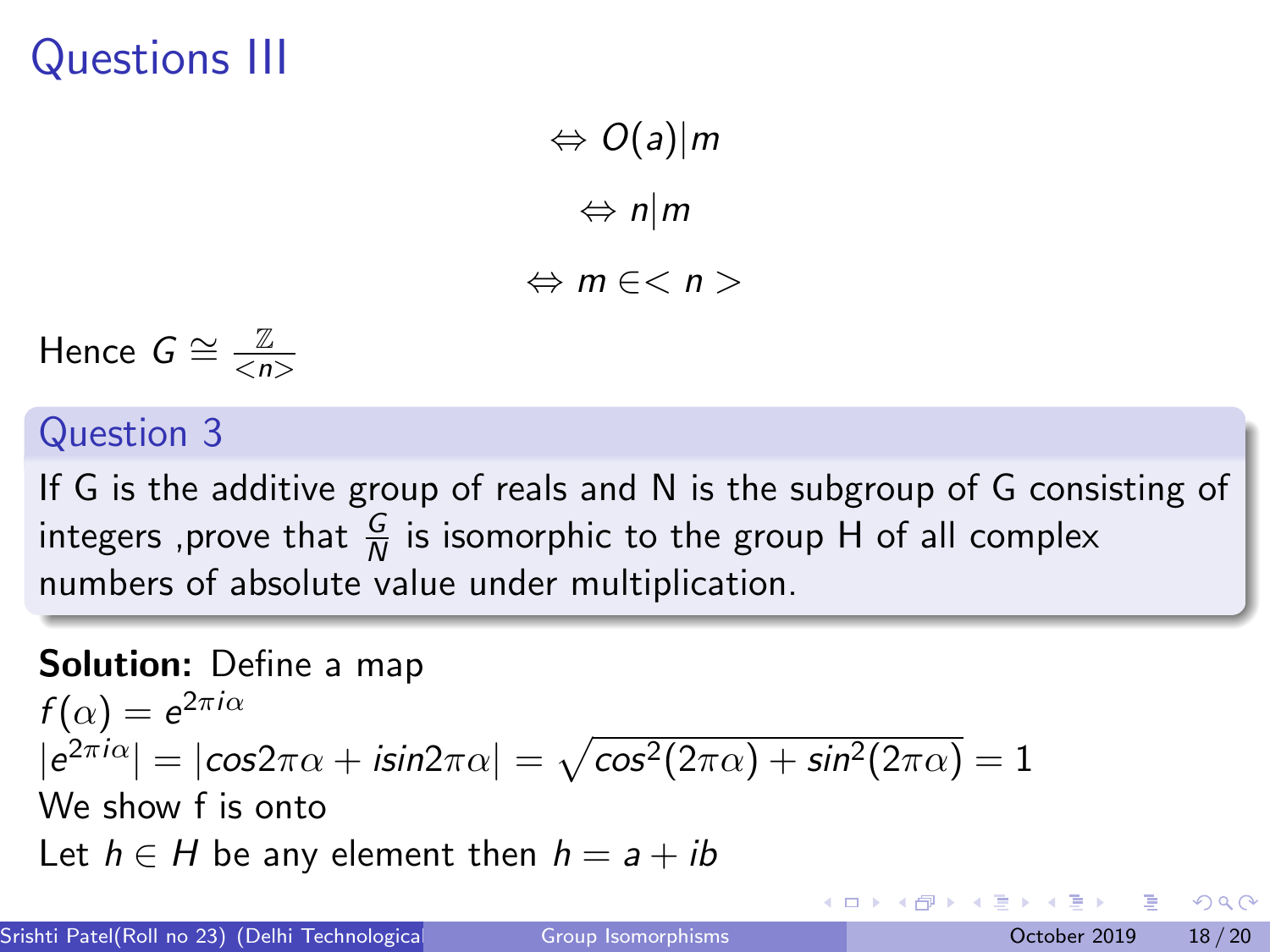### Questions IV

where 
$$
|a + ib| = 1 = \sqrt{a^2 + b}
$$
  
\n $a + ib = r(cos\theta + i sin\theta)$   
\n $|(a + ib| = 1 \Rightarrow r = 1$   
\n $a + ib = cos\theta + i sin\theta = e^{i\theta}$   
\n $f(\frac{\theta}{2\pi}) = e^{\frac{\theta}{2\pi} \cdot 2\pi i} = e^{i\theta}$   
\n $\Rightarrow \frac{\theta}{2\pi}$  is the required pre image  
\nNow we will show that f is a homomorphism as

$$
f(\theta_1 + \theta_2) = e^{2\pi(\theta_1 + \theta_2)i}
$$

$$
= e^{2\pi\theta_1 i} \cdot e^{2\pi\theta_2 i} = f(\theta_1) f(\theta_2)
$$

By first theorem of isomorphism  $H \cong \frac{G}{k e t}$ kerf We claim that ker  $f = N$ Let  $\alpha \in \text{Kerf}$ 

$$
\Leftrightarrow f(\alpha) = 1
$$
  

$$
\Leftrightarrow e^{2\pi i \alpha} = 1
$$

4 **D F** 

34 B

 $QQ$